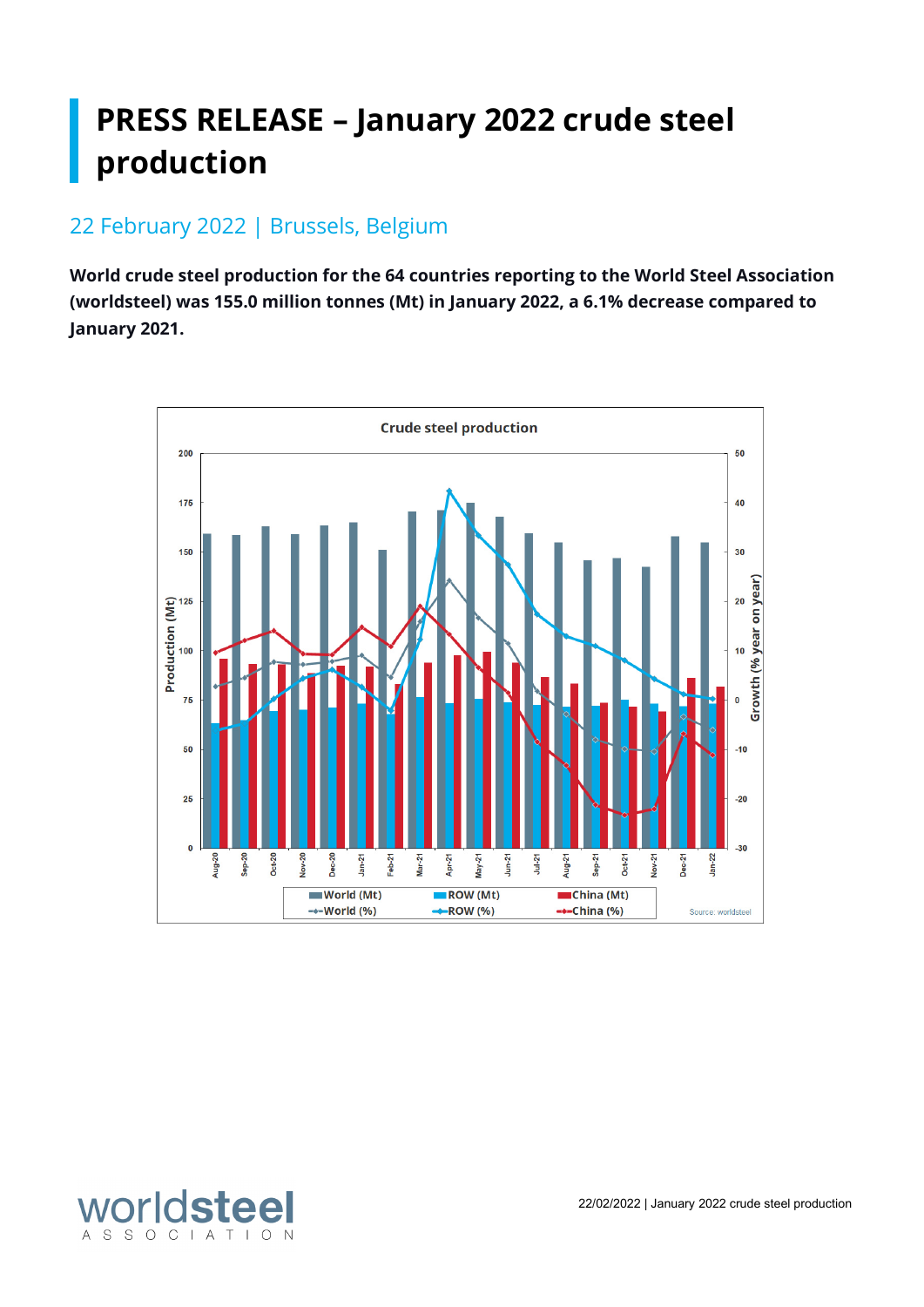#### **Crude steel production by region**

Africa produced 1.2 Mt in January 2022, up 3.3% on January 2021. Asia and Oceania produced 111.7 Mt, down 8.2%. The CIS produced 9.0 Mt, up 2.1%. The EU (27) produced 11.5 Mt, down 6.8%. Europe, Other produced 4.1 Mt. down 4.7%. The Middle East produced 3.9 Mt, up 16.1%, North America produced 10.0 Mt, up 2.5%. South America produced 3.7 Mt, down 3.3%.

|                           | million tonnes |           | million tonnes |                 |
|---------------------------|----------------|-----------|----------------|-----------------|
|                           | <b>January</b> | % change  | Jan - Jan      | % change        |
|                           | 2022           | Jan-22/21 | 2022           | Jan - Jan 22/21 |
| Africa                    | 1.2            | 3.3       | 1.2            | 3.3             |
| Asia and Oceania          | 111.7          | $-8.2$    | 111.7          | $-8.2$          |
| <b>CIS</b>                | 9.0            | 2.1       | 9.0            | 2.1             |
| EU(27)                    | 11.5           | $-6.8$    | 11.5           | $-6.8$          |
| Europe, Other             | 4.1            | $-4.7$    | 4.1            | $-4.7$          |
| <b>Middle East</b>        | 3.9            | 16.1      | 3.9            | 16.1            |
| North America             | 10.0           | 2.5       | 10.0           | 2.5             |
| South America             | 3.7            | $-3.3$    | 3.7            | $-3.3$          |
| <b>Total 64 countries</b> | 155.0          | $-6.1$    | 155.0          | $-6.1$          |

The 64 countries included in this table accounted for approximately 98% of total world crude steel production in 2020. Regions and countries covered by the table:

- **Africa:** Egypt, Libya, South Africa
- **Asia and Oceania:** Australia, China, India, Japan, New Zealand, Pakistan, South Korea, Taiwan (China), Vietnam
- **CIS:** Belarus, Kazakhstan, Moldova, Russia, Ukraine, Uzbekistan
- **European Union (27)**
- **Europe, Other:** Bosnia-Herzegovina, Macedonia, Norway, Serbia, Turkey, United Kingdom
- **Middle East:** Iran, Qatar, Saudi Arabia, United Arab Emirates
- **North America:** Canada, Cuba, El Salvador, Guatemala, Mexico, United States
- **South America:** Argentina, Brazil, Chile, Colombia, Ecuador, Paraguay, Peru, Uruguay, Venezuela